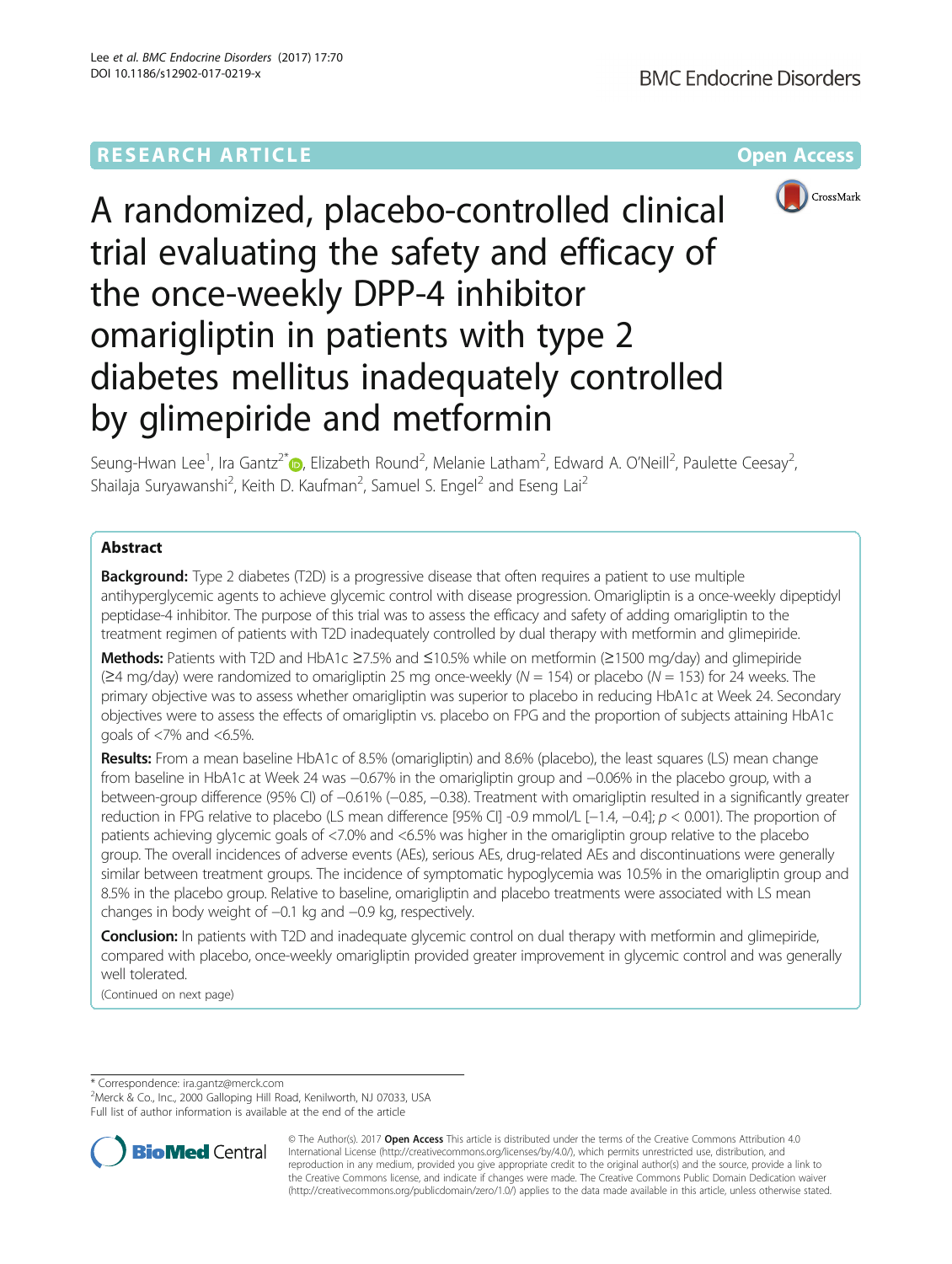#### (Continued from previous page)

Trial registration: ClinicalTrials.gov: [NCT01704261,](https://clinicaltrials.gov/ct2/show/NCT01704261) EudraCT Number: 2012-002612-10. Trial Registration Date: October 8, 2012.

Keywords: MK-3102, Incretin therapy, Oral antihyperglycemic agent

# Background

Type 2 diabetes (T2D) is a progressive disease and most patients eventually require treatment with multiple antihyperglycemic agents in order to attain and remain within glycemic goals. One commonly used strategy for the treatment of T2D over time is initial monotherapy with the biguanide metformin [\[1](#page-7-0)], which lowers hepatic glucose production, followed by the addition of a sulfonylurea, a class of antihyperglycemic agent which mediates glucoseindependent insulin secretion [\[2\]](#page-7-0). If additional glycemic control is required, patients can be advanced to triple oral therapy by adding a dipeptidyl peptidase-4 (DPP-4) inhibitor, a class of antihyperglycemic agent which stabilizes incretin peptides (e.g., glucagon-like peptide 1 and glucosedependent insulinotropic peptide), thus enhancing glucosedependent insulin secretion [\[3](#page-7-0)].

Omarigliptin (MK-3102) is an oral DPP-4 inhibitor with a half-life that enables once-weekly (q.w.) dosing [[4\]](#page-7-0) that is approved in Japan. Herein we report the results of a clinical study that compared the glycemic efficacy and safety of omarigliptin 25 mg administered q.w. with placebo when added to treatment of patients with inadequate glycemic control on the combination of metformin and glimepiride.

# **Methods**

#### **Patients**

Eligible patients were ≥18 years of age with T2D and an HbA1c ≥7.5% and ≤10.5% on dual combination therapy with metformin ≥1500 mg/day for ≥12 weeks and either glimepiride or another sulfonylurea (see details below related to up-titration of glimepiride or switch to glimepiride).

Patients were excluded from the study if they had type 1 diabetes, a history of ketoacidosis, active liver disease, new or worsening signs or symptoms of coronary heart disease or congestive heart failure within the past 3 months, a history of malignancy or hematological disorders, or if they had been treated with any antihyperglycemic agent other than the protocol-required metformin and sulfonylurea within 12 weeks prior to signing informed consent. Laboratory exclusion criteria included serum alanine aminotransferase or aspartate aminotransferase levels >2 times the upper limit of normal (ULN), triglycerides >6.8 mmol/L or thyroid-stimulating hormone outside the central laboratory normal range. Due to the use of metformin in the study (and varying recommendations for its use among

countries), patients with estimated glomerular filtration rate (based on modification of diet in renal disease formula [[5](#page-7-0)]) <60 mL/min/1.73 m<sup>2</sup>, or creatinine  $\geq$ 123.8 μmol/L (males) or ≥114.9 μmol/L (females) were also excluded.

# Study design

This was a multinational, randomized, placebo-controlled, double-blind study conducted at 51 sites in 6 countries (15 in the United States, 14 in Romania, 7 in South Africa, 6 in Poland, 5 in the Republic of Korea, and 4 in Russia). The study duration was up to 40 weeks and included a 1 week screening period, a sulfonylurea switch (for subjects not on glimepiride) and a glimepiride up-titration period (for subjects on  $\langle 4 \rangle$  mg/day of glimepiride) of up to 4 weeks, followed by a 6-week dose-stabilization period (after which glimepiride was not to be further up-titrated), a 2-week single-blind placebo run-in period, a 24-week double-blind treatment period, and a telephone contact 21 days after the last dose of blinded study medication (omarigliptin/matching placebo) (Fig. [1](#page-2-0)).

Patients who were treated with a stable dose of metformin ≥1500 mg/day and glimepiride ≥4 mg/day for ≥12 weeks and who met all other entry criteria directly entered a 2-week single-blind placebo run-in. Patients on metformin ≥1500 mg/day for ≥12 weeks, but on glimepiride <4 mg/day or a sulfonylurea other than glimepiride for ≥6 weeks entered a 1-4-week study period during which glimepiride was up-titrated to ≥4 mg/day or patients were switched from the other sulfonylurea to glimepiride ≥4 mg/day. This 1-4 week period was followed by a 6-week dose stabilization period before entering the 2-week single blind placebo run-in. At the beginning of the run-in period, patients who had up-titration of their glimepiride to ≥4 mg/day or who were switched to glimepiride ≥4 mg/day were required to have an HbA1c ≥7.5% and ≤10.5%. At randomization, all patients were required to have a fasting finger-stick glucose  $>7.0$  mmol/L and  $<14.4$  mmol/L.

After the run-in period, patients were randomized centrally, using an interactive voice response system, in a 1:1 ratio to omarigliptin 25 mg q.w. or matching placebo. Randomization was stratified based on sulfonylurea status at screening: (1) glimepiride ≥4 mg/day; (2) glimepiride <4 mg/day; and (3) a sulfonylurea other than glimepiride.

After randomization, patients were to remain on their stable dose of metformin  $(\geq 1500 \text{ mg/day})$  and glimepiride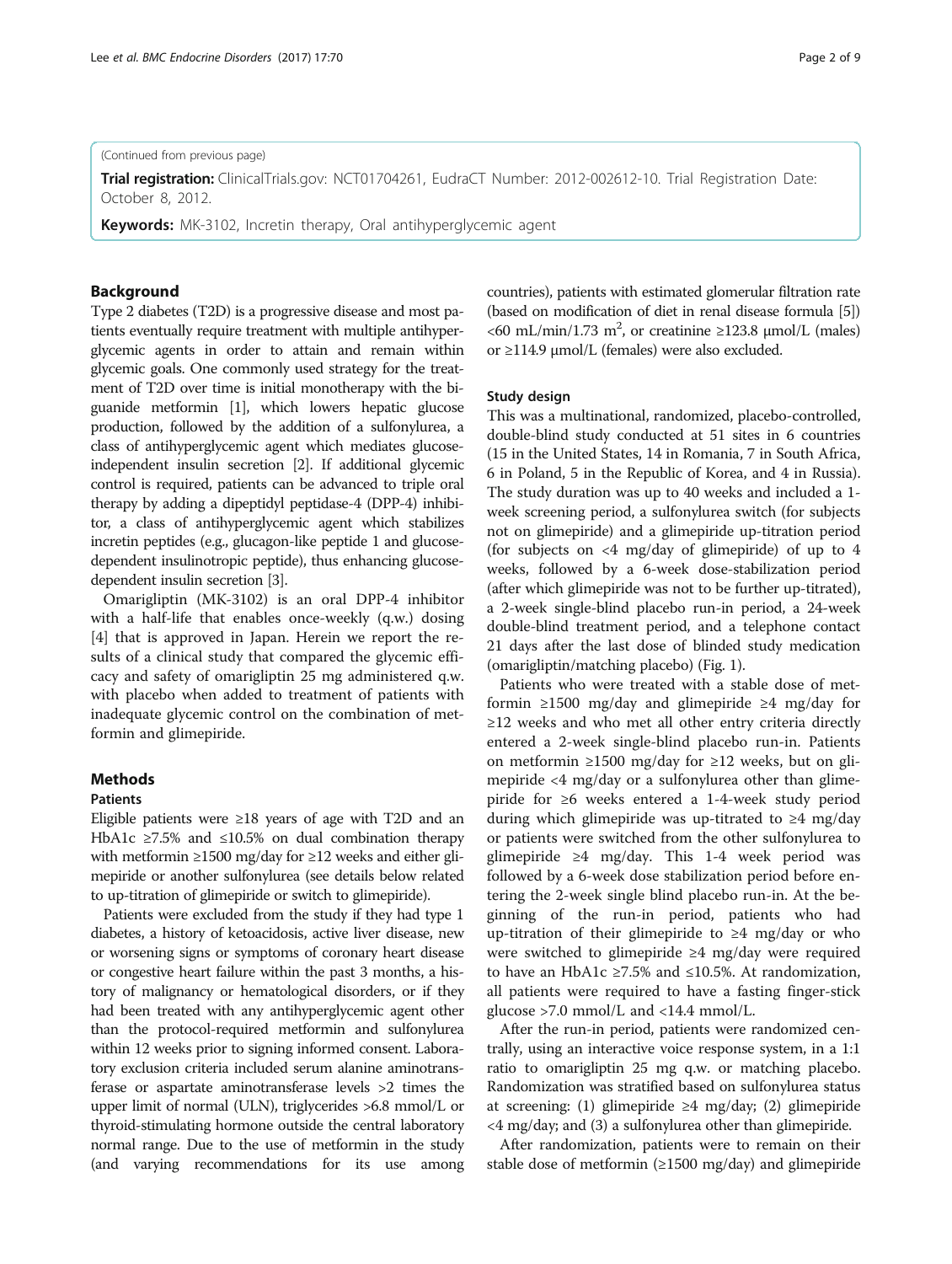<span id="page-2-0"></span>

 $(\geq 4 \text{ mg/day})$ . However, the dose of glimepiride could be down-titrated for hypoglycemia to a minimum dose of 1 mg/day.

Patient compliance with omarigliptin (omarigliptin matching placebo) was assessed by site pill count at each visit during the treatment period. Compliance was defined as (Number of Compliant Days)/(Number of Days in the Double-blind Treatment Period)  $\times$  100%.

Patients who did not meet progressively stricter prespecified glycemic control criteria post-randomization (from Day 1 through Week 6, fasting plasma glucose [FPG] > 14.99 mmol/L; after Week 6 through Week 12, FPG > 13.32 mmol/L; after Week 12 through Week 24 FPG > 11.10 mmol/L) were discontinued from the study.

The study (MK-3102-022; NCT01704261, EudraCT: 2012-002612-10), registered October 8, 2012, was conducted in accordance with the principles of Good Clinical Practice and was approved by the appropriate institutional review boards and regulatory agencies. Written informed consent was obtained from all study participants.

## Study evaluations

The primary objectives of this study were to assess the safety and tolerability of omarigliptin and to compare its

efficacy with that of placebo after 24 weeks of treatment. The primary hypothesis of the study was that addition of treatment with omarigliptin provides greater reduction in HbA1c compared with the addition of placebo.

Secondary objectives were to assess the effect of the addition of omarigliptin compared with placebo on FPG and on the percentage of patients with HbA1c of <7.0% and <6.5%, after 24 weeks of treatment.

# Efficacy endpoints

Efficacy endpoints were changes from baseline in HbA1c and FPG and percentages of patients at HbA1c goals of  $< 7.0$  and  $< 6.5\%$  after 24 weeks.

# Safety endpoints

Safety assessment included collection of adverse events, physical examination including vital signs, standard laboratory blood chemistry (e.g., liver and renal safety tests), lipid panel, hematology, urinalysis and electrocardiogram. A hypoglycemia log was provided to patients to collect hypoglycemia information. At the request of several regulatory authorities in the European Union, measurement of serum amylase and lipase were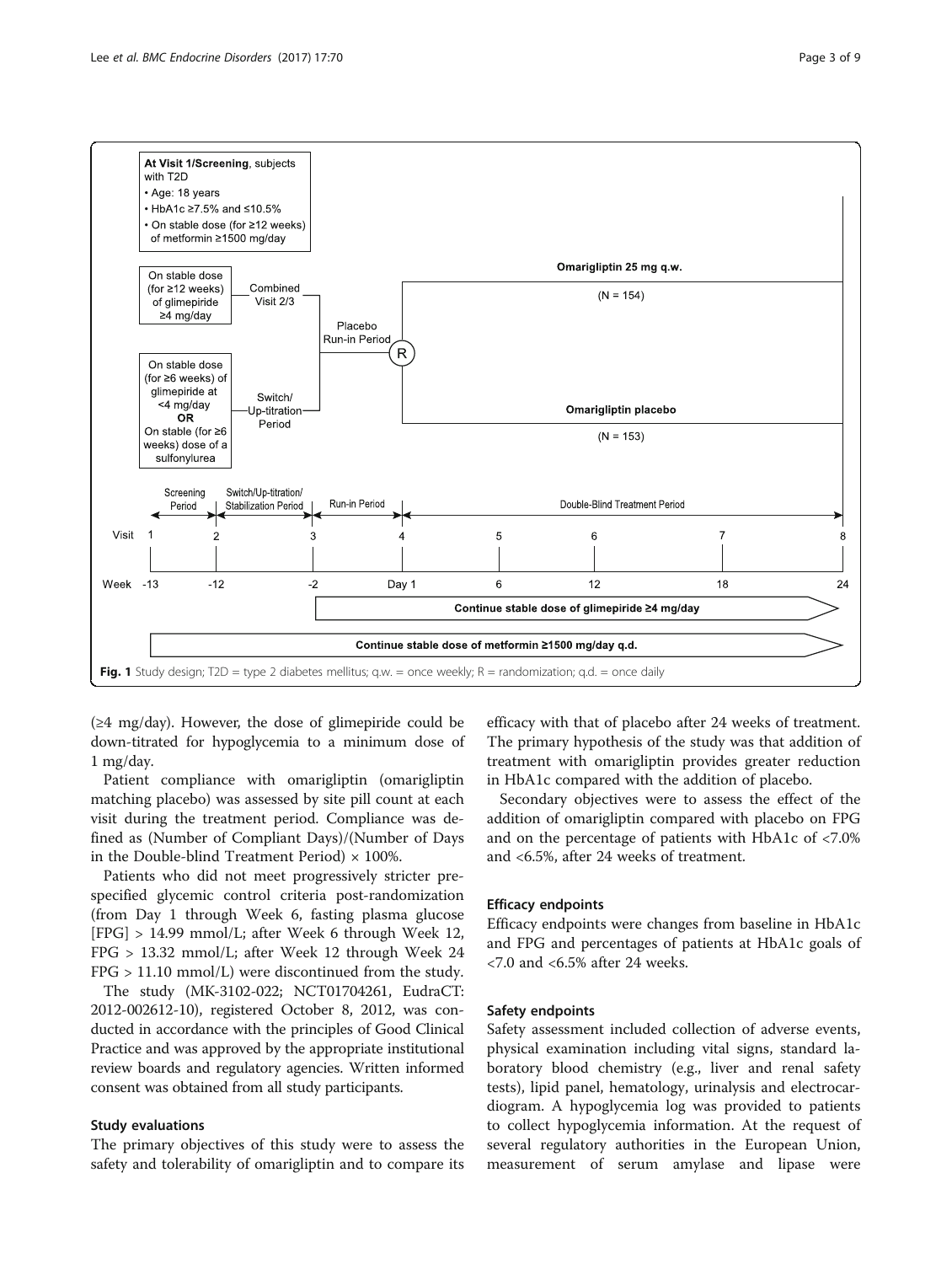<span id="page-3-0"></span>instituted after the study was initiated; therefore, not all patients had baseline assessments for these two measures.

Potential cases of pancreatitis (events assessed by the investigator as possibly being pancreatitis, or events meeting pre-specified event terms suggestive of pancreatitis) and pre-specified hypersensitivity adverse events (anaphylactic reaction, angioedema, asthma-bronchospasm, erythema multiforme, Stevens-Johnson syndrome, toxic epidermal necrolysis, and drug rash with eosinophilia and systemic symptoms) were evaluated in a blinded manner by external clinical adjudication committees.

## Statistical analyses

The population of all randomized patients who received at least one dose of study treatment and had a baseline or a post-randomization measurement served as the primary population for efficacy analyses.

For analysis of the primary efficacy endpoint, a longitudinal data analysis (LDA) model was used [\[6](#page-7-0)], with terms for treatment, time, sulfonylurea status at screening (treatment with glimepiride ≥4 mg/day at screening, treatment with glimepiride <4 mg/day at screening, and treatment with a sulfonylurea other than glimepiride at screening), the interaction of time by treatment and the interaction of time by sulfonylurea status at screening, with a constraint that the true mean at baseline is common to all treatment groups (which is valid due to

Not randomized:

Discontinued:

Adverse event

Lack of efficacy

Lost to follow-up

Non-compliance

Lost to follow-up Screen failure

Withdrawal by subject  $n = 10$ 

randomization). The primary hypothesis regarding the superiority of omarigliptin over placebo in decreasing HbA1c was assessed using the estimated treatment difference from the LDA model.

Change from baseline in FPG at Week 24 was analyzed using the LDA model described above, substituting the appropriate baseline value.

Analysis of percentages of individuals at the HbA1c goals of <7.0% and <6.5% at Week 24 was based on estimated rates and confidence intervals for between-group rate differences computed using the Miettinen and Nurminen method [[7\]](#page-7-0). Multiple imputations based on the LDA model used for the analysis of HbA1c were used to handle missing data [[8](#page-7-0)]. Each patient was categorized as a responder (satisfying the HbA1c specific goal of <7.0 or <6.5%) or non-responder at Week 24.

Analysis of safety data used the population of all randomized patients who received at least one dose of study treatment. Safety and tolerability were assessed during the treatment period and through 21 days after treatment ended, by clinical review of all relevant parameters including adverse events, laboratory tests, electrocardiogram (ECG), vital signs and body weight. A  $p$ -value and the 95% CI for between-treatment difference in the percentage of subjects with adverse events of symptomatic hypoglycemia were calculated using the method of Miettinen and Nurminen [\[7](#page-7-0)]. For body weight, change from baseline was analyzed using the LDA model described above including terms for

 $n = 28$ 

 $n = 5$ 

 $n = 2$ 

 $n = 0$ 

 $n = 1$ 



Screened:  $N = 583$ 

Randomized:  $N = 307$ 

Placebo:  $n = 153$ 

Discontinued:

Adverse event

Lack of efficacy

Lost to follow-up

Non-compliance

 $n = 276$ 

 $n = 265$ 

 $n = 23$ 

 $n = 4$ 

 $n = 1$ 

 $n = 1$ 

 $n = 0$ 

Omarigliptin:  $n = 154*$ 

 $n = 1$ 

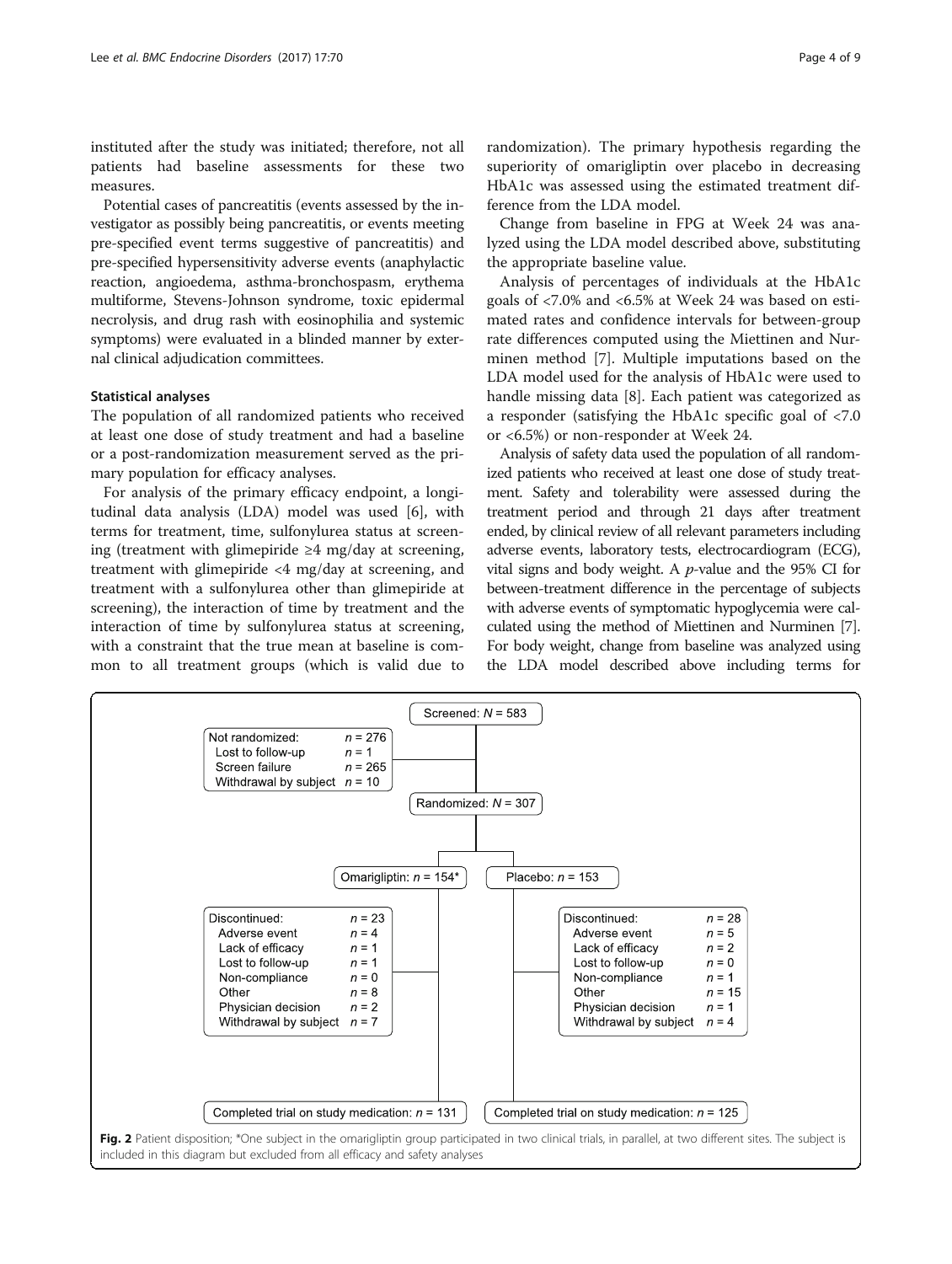<span id="page-4-0"></span>treatment, time, sulfonylurea status at screening, the interaction of time by treatment and the interaction of time by sulfonylurea status at screening. The 95% CI for betweentreatment difference was calculated based on the estimate from the model. For adverse events with incidence of at least 4 patients in any treatment group, any adverse event of hypoglycemia and adverse events of severe hypoglycemia, 95% CIs were calculated for between-group comparisons using the method of Miettinen and Nurminen [\[7\]](#page-7-0).

A sample size of approximately 300 patients randomized to omarigliptin or omarigliptin matching placebo in a 1:1 randomization ratio was expected to provide 135 patients per group for the analysis of mean change from baseline in HbA1c at Week 24. This sample size would provide 90% power to detect a true difference of 0.40% in the mean change from baseline in HbA1c between two treatment groups (two-sided test,  $\alpha = 0.05$ ). The half-width of the 95% CI was 0.24%.

# Results

# Patient disposition and characteristics

A total of 583 patients were screened and 307 were randomized (154 to omarigliptin and 153 to placebo). The most common reasons for a patient not being randomized were not meeting metformin and glimepiride dose requirements or meeting exclusionary laboratory values. The trial was initiated on 19-OCT-2012 and completed on 23-DEC-2014.

Of the 307 randomized patients, 256 (83.4%) completed the study on study medication (Fig. [2](#page-3-0)). One patient in the omarigliptin group who was discovered to be participating in another study was included in the population of randomized patients for the disposition table but excluded from the efficacy and safety analyses.

Baseline demographics and efficacy parameters were generally balanced between treatment groups (Table 1). The mean age was 57.8 years, approximately 52% were female, mean body mass index was  $31.2 \text{ kg/m}^2$ , mean HbA1c of 8.6% and mean duration of diabetes was 10.1 years. Mean treatment compliance ± standard deviation for omarigliptin and placebo medication was 98.9% ± 3.5 and 98.3% ± 5.0, respectively.

### Efficacy

After 24 weeks of treatment, the least squares (LS) mean change from baseline in HbA1c (95% CI) was significantly greater with omarigliptin 25 mg q.w  $(-0.67\%$  [ $-0.84, -0.50$ ]) compared with placebo (−0.06% [−0.23, 0.12]) (Table 2 and Fig. [3a](#page-5-0)). The between-group difference (LS mean [95% CI]) in change from baseline at Week 24 in HbA1c was −0.61% (−0.85, −0.38); p < 0.001. A near maximum reduction in HbA1c was observed by Week 6 in the omarigliptin treatment group (Fig. [3a](#page-5-0)). Glycemic efficacy was maintained throughout the remainder of the treatment period.

|                                            | $N = 154$       | $N = 153$       |
|--------------------------------------------|-----------------|-----------------|
| Age, years                                 | $57.2 \pm 8.4$  | $58.4 \pm 9.4$  |
| Female, n (%)                              | 81 (52.6)       | 79 (51.6)       |
| Race, n (%)                                |                 |                 |
| White                                      | 116(75.3)       | 110 (71.9)      |
| Asian                                      | 28 (18.2)       | 29 (19.0)       |
| Black                                      | 8(5.2)          | 7(4.6)          |
| Multi-racial                               | 2(1.3)          | 6(3.9)          |
| Native Hawaiian or other Pacific<br>Island | 0(0.0)          | 1(0.7)          |
| Ethnicity, n (%)                           |                 |                 |
| Not Hispanic or Latino                     | 134 (87.0)      | 140 (91.5)      |
| Hispanic or Latino                         | 14(9.1)         | 5(3.3)          |
| Not reported                               | 2(1.3)          | 3(2.0)          |
| Body Weight, kg                            | $87.8 \pm 18.3$ | $85.4 \pm 21.2$ |
| BMI, $kg/m2$                               | $31.8 \pm 6.2$  | $30.6 \pm 5.8$  |
| HbA1c, %                                   | $8.5 \pm 0.8$   | $8.6 \pm 0.8$   |
| FPG <sup>a</sup> , mmol/L                  | $10.1 \pm 2.3$  | $10.2 \pm 2.3$  |
| Duration of type 2 diabetes, years         | $9.8 \pm 5.3$   | $10.4 \pm 5.5$  |
| SU status at screening                     |                 |                 |
| Glimepiride                                | 103 (66.9)      | 104 (68.0)      |
| SU other than glimepiride                  | 51(33.1)        | 49 (32.0)       |
|                                            |                 |                 |

Values are mean ± standard deviation unless otherwise noted BMI body mass index, FPG fasting plasma glucose, SU sulfonylurea <sup>a</sup>To convert to mg/dL multiply mmol/L value by 18

Table 2 Efficacy endpoints at Week 24

| Parameter                         | Omarigliptin $N = 153$        | Placebo $N = 153$             |
|-----------------------------------|-------------------------------|-------------------------------|
| HbA1c, %                          |                               |                               |
| Baseline                          | $8.5 + 0.8$                   | $8.6 + 0.8$                   |
| Week 24                           | $7.7 + 1.1$                   | $8.4 \pm 1.1$                 |
| Change from baseline <sup>a</sup> | $-0.67$ ( $-0.84$ , $-0.50$ ) | $-0.06$ ( $-0.23$ , $-0.12$ ) |
| Change vs. placebo <sup>b</sup>   | $-0.61^d$ (-0.85, -0.38)      |                               |
| FPG <sup>c</sup> , mmol/L         |                               |                               |
| Baseline                          | $10.2 + 2.3$                  | $10.2 + 2.3$                  |
| Week 24                           | $8.9 + 2.2$                   | $9.8 + 2.0$                   |
| Change from baseline <sup>a</sup> | $-1.1$ $(-1.5, -0.7)$         | $-0.2$ $(-0.6, 0.2)$          |
| Change vs. placebo <sup>b</sup>   | $-0.9d$ (-1.4, -0.4)          |                               |

Values are mean ± standard deviation unless otherwise noted a Least squares (LS) mean (95% CI)

b Difference in LS means (95% CI)

<sup>c</sup>To convert to mg/dL multiply mmol/L value by 18

 $\rm ^{d}p < 0.001$ 

Placebo

| <b>Table 1</b> Baseline demographic, anthropometric and disease |  |  |
|-----------------------------------------------------------------|--|--|
| characteristics of study treatment groups                       |  |  |

Omarigliptin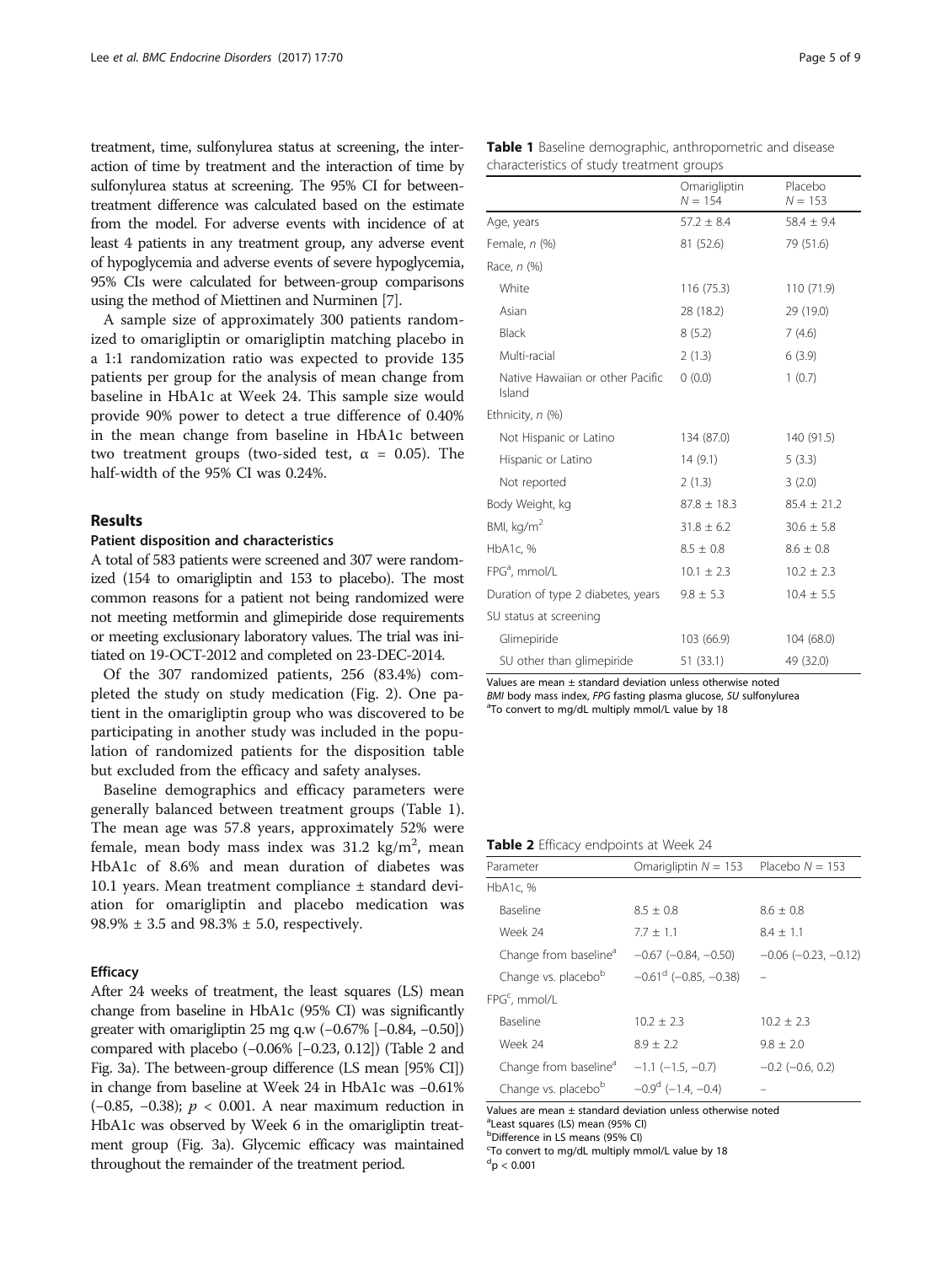

<span id="page-5-0"></span>

After 24 weeks of treatment, the LS mean change from baseline in FPG was significantly greater in the omarigliptin group (−1.1 mmol/L) compared with the placebo group (−0.2 mmol/L). The between-group difference (LS mean [95% CI]) in change from baseline in FPG was  $-0.9$  mmol/L  $(-1.4, -0.4)$ ;  $p < 0.001$ (Table [2](#page-4-0)). A significant reduction in FPG in the omarigliptin group was observed by Week 6 (the first time point of measurement after randomization; Fig. 3b) and a treatment effect persisted throughout the treatment period.

The percentage (95% CI) of patients with an HbA1c <7.0% at week 24 was 23.8% (17.5, 31.5) in the omarigliptin group compared with 4.4% (2.1, 9.3) in the placebo group; between-group difference (95% CI) = 19.3 (11.7, 27.6);  $p < 0.001$ . The percentage (95% CI) of patients with HbA1c <6.5% at Week 24 was 10.1% (6.1, 16.4) in the omarigliptin group and 2.1% (0.7, 6.0) in the placebo group; between-group difference (95% CI) = 8.0  $(2.7, 14.5); p = 0.005.$ 

# Safety and tolerability

Summary measures of adverse events were generally similar between groups (Table 3). The percentage of patients with one or more adverse events was 57.5% in the omarigliptin group compared with 47.7% in the placebo group. No patients died during the study period.

The incidences of specific adverse events with an incidence ≥2% in one or more treatment group were generally similar between treatment groups (Table [4\)](#page-6-0).

There was 1 case of adjudication-confirmed pancreatitis in the placebo group (and none in the omarigliptin group). One patient in the omarigliptin group had 1 non-serious adverse event of urticaria and 1 non-serious adverse event of angioedema, both of which were adjudicated and confirmed to be angioedema (a pre-specified hypersensitivity adverse event).

The incidences of patients with the adverse events of symptomatic hypoglycemia were 10.5% in the omarigliptin group and 8.5% in the placebo group (Table 3). The incidence of patients reported with

Table 3 Adverse events (AEs) summary and AEs of hypoglycemia

| Patients, n (%)                           | Omarigliptin<br>$N = 153$ | Placebo<br>$N = 153$ | Difference <sup>a</sup>        |
|-------------------------------------------|---------------------------|----------------------|--------------------------------|
| With one or more                          |                           |                      |                                |
| AFs                                       | 88 (57.5)                 | 43 (47.7)            | $9.8(-1.4, 20.8)$              |
| Drug-related <sup>b</sup> AEs             | 12 (7.8)                  | 10(6.5)              | $1.3$ ( $-4.8$ , $7.5$ )       |
| Serious AFs                               | 3(2.0)                    | 5(3.3)               | $-1.3$ ( $-5.7$ , 2.8)         |
| Serious drug-related <sup>b</sup><br>AFs  | 2(1.3)                    | 0(0.0)               | 1.3                            |
| Who died                                  | 0(0.0)                    | 0(0.0)               | 0.0                            |
| Who discontinued due to                   |                           |                      |                                |
| An AF                                     | 4(2.6)                    | 4(2.6)               | $0.0$ ( $-4.3$ , $4.3$ )       |
| A drug-related <sup>b</sup> AE            | 2(1.3)                    | 1(0.7)               | 0.7                            |
| A serious AF                              | 0(0.0)                    | 1(0.7)               | $-0.7$                         |
| A serious drug-related <sup>b</sup><br>AF | 0(0.0)                    | 0(0.0)               | 0.0                            |
| With one or more AF of<br>hypoglycemia    | 18 (11.8)                 | 13(8.5)              | $3.3$ (-3.6, 10.3)             |
| Symptomatic <sup>c</sup>                  | 16 (10.5)                 | 13(8.5)              | $2.0^{\mathrm{f}}$ (-4.8, 8.8) |
| Severe <sup>d</sup>                       | 5(3.3)                    | 1(0.7)               | $2.6$ (-0.7, 6.9)              |
| Asymptomatic <sup>e</sup>                 | 2(1.3)                    | 0(0.0)               | 1.3                            |

<sup>a</sup>Difference in % vs placebo; estimate (95% CI) was computed only for AE summary with incidence of at least 4 patients in any treatment group, any adverse event of hypoglycemia and adverse events of severe hypoglycemia <sup>b</sup>Assessed by the investigator as related to study drug

c Symptomatic hypoglycemia: episode with clinical symptoms attributed to hypoglycemia, without regard to glucose level

dSevere hypoglycemia: episode that required assistance, either medical or non-medical. Episodes with a markedly depressed level of consciousness, a loss of consciousness, or seizure were classified as having required medical assistance, whether or not medical assistance was obtained

<sup>e</sup>Asymptomatic hypoglycemia: fingerstick glucose values ≤3.9 mmol/L (70 mg/ dL) without symptoms

 $p = 0.559$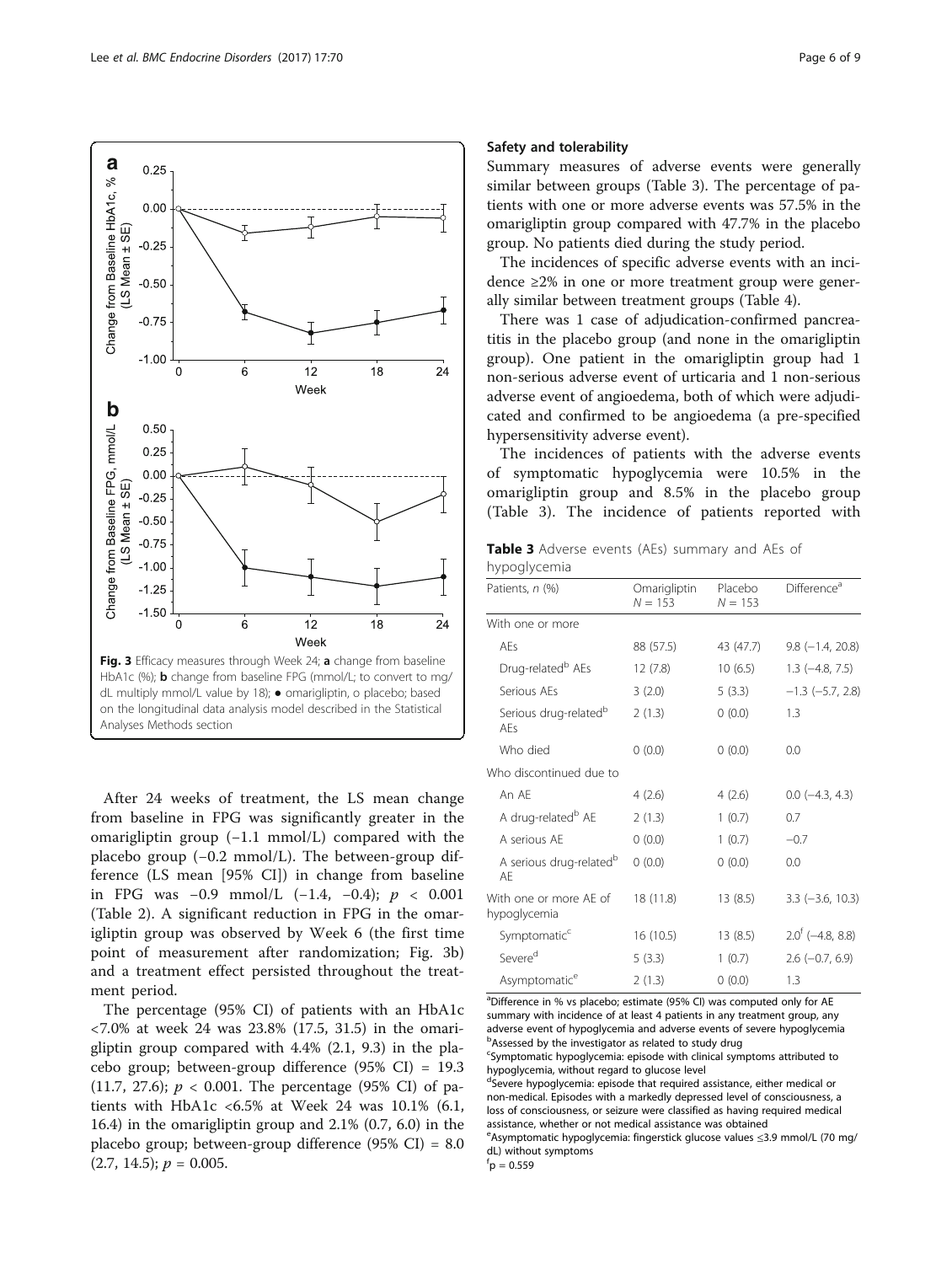|                                                      | Omarigliptin<br>$N = 153$ | Placebo<br>$N = 153$ |  |  |
|------------------------------------------------------|---------------------------|----------------------|--|--|
| General disorders and administration site conditions |                           |                      |  |  |
| Chest discomfort                                     | 3(3.0)                    | 0(0.0)               |  |  |
| Infections and infestations                          |                           |                      |  |  |
| Influenza                                            | 3(2.0)                    | 0(0.0)               |  |  |
| Nasopharyngitis                                      | 4(2.6)                    | 5(3.3)               |  |  |
| Rhinitis                                             | 3(2.0)                    | 1(0.7)               |  |  |
| Upper respiratory tract infection                    | 4(2.6)                    | 9(5.9)               |  |  |
| Urinary tract infection                              | 9(5.9)                    | 3(2.0)               |  |  |
| Investigations                                       |                           |                      |  |  |
| Blood creatine phosphokinase<br>increased            | 2(1.3)                    | 3(2.0)               |  |  |
| Blood glucose increased                              | 1(0.7)                    | 3(2.0)               |  |  |
| Lipase increased                                     | 5(3.3)                    | 1(0.7)               |  |  |
| Metabolism and nutrition disorders                   |                           |                      |  |  |
| Hyperglycemia                                        | 3(2.0)                    | 6(3.9)               |  |  |
| Hypoglycemia                                         | 18 (11.8)                 | 13(8.5)              |  |  |
| Musculoskeletal and connective tissue disorders      |                           |                      |  |  |
| Arthralgia                                           | 3(2.0)                    | 3(2.0)               |  |  |
| Back pain                                            | 4(2.6)                    | 3(2.0)               |  |  |
| Nervous system disorders                             |                           |                      |  |  |
| Headache                                             | 0(0.0)                    | 3(2.0)               |  |  |

<span id="page-6-0"></span>Table 4 Specific adverse events with an incidence ≥2% in one or more treatment group by system organ class

severe hypoglycemia was 3.3% (5 patients) in the omarigliptin group compared with 0.7% (1 patient) in the placebo group (Table [3\)](#page-5-0).

At Week 24, the change from baseline in body weight (LS mean [95% CI]) was −0. 1 kg [−0.7, 0.4] in the omarigliptin group and  $-0.9$  [ $-1.4$ ,  $-0.4$ ] in the placebo group; between-group difference =  $0.8 \text{ kg}$  (0.1, 1.5).

From baseline to Week 24, there were no clinically meaningful changes in mean levels of chemistry analytes or clinically meaningful between-group differences in the incidence of patients meeting pre-defined limits of change for those analytes. Small increases from baseline at Week 24 in mean serum amylase and lipase levels were observed in both treatment groups. Both baseline and Week 24 mean amylase levels were within the normal range (35-121 U/L) in both treatment groups. Baseline mean serum lipase values were within the normal range (13-60 U/L) in both treatment groups, but at Week 24, mean serum lipase levels were slightly above the upper limit of the normal range in both treatment groups (75.7 IU/L  $\pm$  49.0 and 64.1 IU/L  $\pm$  53.8 in the omarigliptin and placebo groups, respectively). Increases in mean amylase and lipase levels were observed by Week 6 (the first measurement after baseline) and were non-progressive after that time point.

There were no clinically meaningful changes from baseline in pulse rate, blood pressure, or ECG intervals (including QTc) in either treatment group.

# **Discussion**

The present study demonstrated that in patients with T2D and inadequate glycemic control with the combination of metformin  $(\geq 1500 \text{ mg/day})$  and glimepiride  $(\geq 4 \text{ mg/day})$ , treatment with omarigliptin 25 mg onceweekly was superior to placebo in achieving and maintaining glycemic control over 24 weeks. The magnitude of changes from baseline in HbA1c and FPG were consistent with those observed in similar add-on studies conducted with daily DPP-4 inhibitors, taking into account the differences in baseline HbA1c with those studies [\[9](#page-7-0)–[11\]](#page-8-0). In addition, a numerically greater proportion of subjects in the omarigliptin group than in the placebo group met the HbA1c goals of <6.5% and <7.0%.

Omarigliptin was generally well tolerated. No clinically meaningful between-group differences in specific adverse events were observed. The incidence of hypoglycemia in both treatment groups is consistent with that observed in similar studies [[9](#page-7-0), [11](#page-8-0), [12\]](#page-8-0). Due to their glucose-dependent mechanism of action, DPP-4 inhibitors are associated with low incidences of hypoglycemia when administered as monotherapy [\[13\]](#page-8-0) or co-administered with agents that are not themselves associated with hypoglycemia [\[14, 15](#page-8-0)]; however, when they are administered with agents that are associated with hypoglycemia, such as sulfonylureas, the incidence of hypoglycemia is recognized to be increased [[9,](#page-7-0) [11, 12\]](#page-8-0). Similar observations have been made with other antihyperglycemic agent classes which are not themselves associated with increased hypoglycemia [[16](#page-8-0), [17](#page-8-0)]. The mean changes from baseline in serum amylase and lipase, and reported adverse events related to these laboratory values, were not associated with any apparent clinical consequences in the omarigliptin group. The presence of baseline serum amylase and lipase values > ULN in approximately 10% of patients with T2D and the presence of mild asymptomatic elevations in amylase and lipase with the initiation of incretin treatment is a phenomena previously observed [[18](#page-8-0), [19\]](#page-8-0).

Small decreases from baseline in body weight were observed in both treatment groups. The smaller weight loss in the omarigliptin group compared to placebo may be due to the improvement in glycemic control and attendant reduction in glycosuria-related calorie loss of the patients treated with omarigliptin. In omarigliptin studies that assessed omarigliptin as monotherapy and as addon therapy with metformin, consistent decreases in body weight from baseline were observed in the omarigliptin groups [[14](#page-8-0), [20](#page-8-0)].

Previous studies have demonstrated the efficacy and safety of omarigliptin 25 mg q.w. as monotherapy and as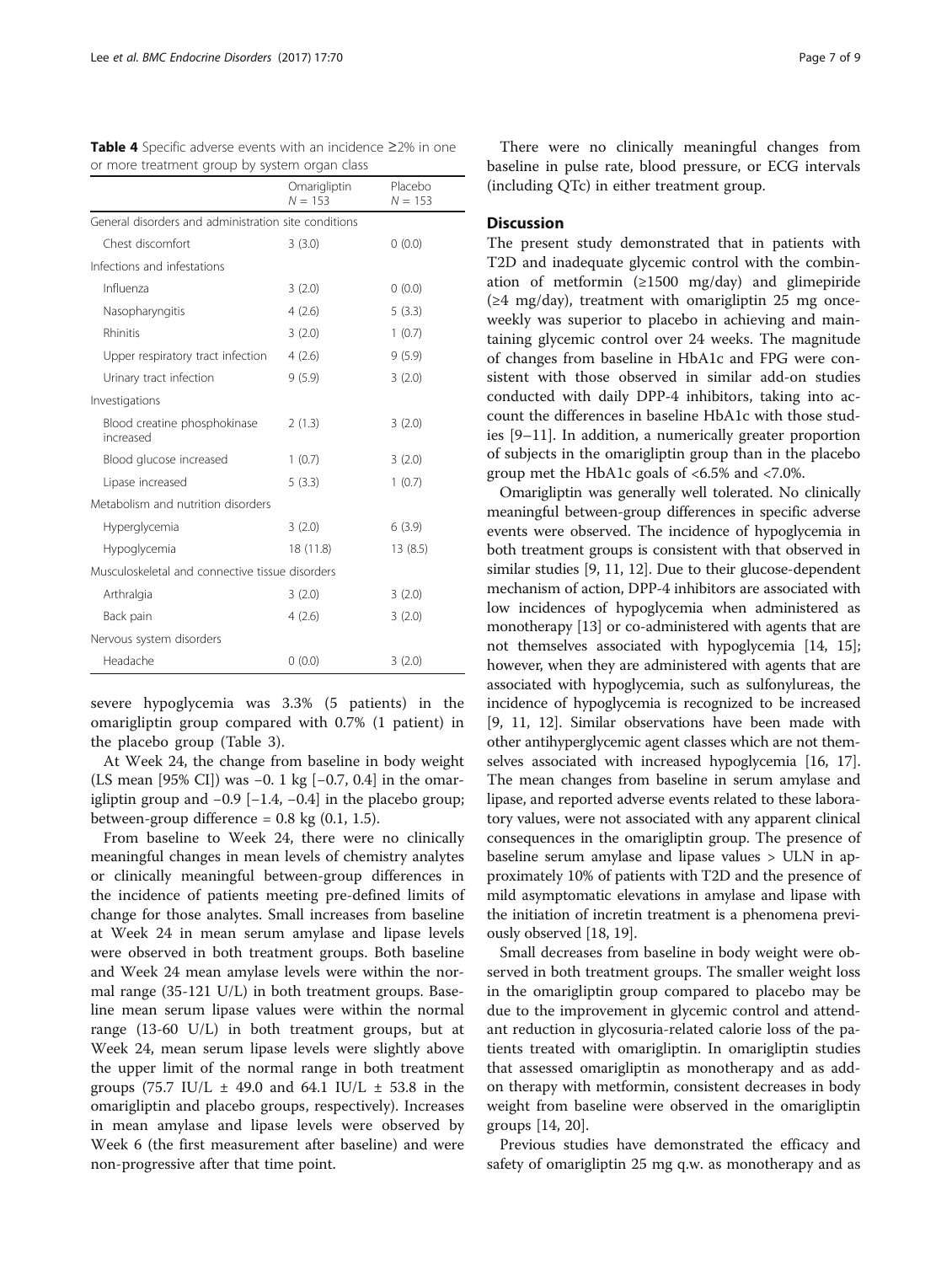<span id="page-7-0"></span>an add-on to metformin for the treatment of T2D [[19](#page-8-0), [21, 22](#page-8-0)] and the present study extends these observations, providing evidence of the safety and efficacy of omarigliptin on a background of metformin and glimepiride.

# Conclusions

This study demonstrated that in patients with T2D and inadequate glycemic control on dual therapy with metformin and glimepiride, once-weekly omarigliptin compared with placebo provided greater improvement in glycemic control and was generally well-tolerated.

# Appendix 1

International Ethics Committees (IECs) by Country:

Poland Komisja Bioetyczna przy Okregowej Izbie Lekarskiej w Gdańsku, Gdansk 80-204 Poland. Republic of Korea Gachon University Gil Medical Center, Namdong-Gu Incheon 405-760 Republic of Korea; CHA Bundang Medical Center, CHA University, Seongnam-si, 487-010 Republic of Korea; EWHA Womans University Hospital, Seoul 158- 710 Republic of Korea; Yonsei University College of Medicine, Seoul 120-752 Republic of Korea; The Catholic University of Korea, Seoul St. Mary's Hospital, Seoul 137- 701 Republic of Korea. Romania Comisia Naţională de Bioetică a Medicamentului şi a Dispozitivelor Medicale, Bucuresti 020125 Romania. Russian Federation Nizhny Novgorod Regional Clinic, Nizhny Novgorod 603,126 Russian Federation; Saratov State Medical University n.a. V.I. Razumovsky of Ministry of Health of Russia, Saratov 410,012 Russian Federation; Kazan State Medical University of Ministry of Health of Russia, Kazan, Republic of Tatarstan 420,043 Russian Federation; Expert Council on Biomedical Ethics under Bashkir State Medical University of Ministry of Health of Russia, Ufa 450,071 Russian Federation. South Africa Pharma-Ethics Independent Research Ethics Committee, Lyttelton Manor Gauteng 0157 South Africa. United States Schulman Associates Institution, Cincinnati, OH 45242 USA.

#### Abbreviations

BMI: Body mass index; DPP-4: Dipeptidyl peptidase-4; ECG: Electrocardiogram; FPG: Fasting plasma glucose; LDA: Longitudinal data analysis; LS: Least squares; q.w.: Once-weekly; SU: Sulfonylurea; T2D: Type 2 diabetes; ULN: Upper limit of normal

#### Acknowledgments

Editorial assistance was provided by Jennifer Rotonda and Michele McColgan of Merck & Co., Inc., Kenilworth, NJ, USA.

#### Funding

Funding for this study was provided by Merck Sharp and Dohme Corp., a subsidiary of Merck & Co., Inc., Kenilworth, NJ, USA.

#### Availability of data and materials

Merck & Co., Inc.'s data sharing policy, including restrictions, is available at. [http://engagezone.merck.com/ds\\_documentation.php.](http://engagezone.merck.com/ds_documentation.php) Requests for access to the study data can be submitted through the EngageZone site or via email to dataaccess@merck.com.

#### Authors' contributions

S-HL, IG, ER, ML, EAON, PC, SS, KDK, SSE, and EL are responsible for the work described in this paper. IG, ER, ML, SS, KDK, SSE, and EL conceived, designed, and/or planned the study. S-HL acquired the data. PC analyzed the data. S-HL, IG, ER, EAON, PC, SS, KDK, SSE, and EL interpreted the results. IG and EAON drafted the manuscript. S-HL, IG, ER, ML, PC, SS, KDK, SSE, and EL critically reviewed and/or revised the manuscript for important intellectual content. All authors provided final approval of the version to be published and agree to be accountable for all aspects of the work in ensuring that questions related to the accuracy or integrity of any part of the work are appropriately investigated and resolved.

#### Ethics approval and consent to participate

The study (MK-3102-022; NCT01704261, EudraCT: 2012-002612-10) was conducted in accordance with the principles of Good Clinical Practice. Independent Ethics Committees (IECs) reviewed and approved the protocol and applicable amendments (see Appendix 1). Written informed consent was obtained from all study participants.

#### Consent for publication

Not applicable.

#### Competing interests

S-HL reports grants and personal fees from Merck during the conduct of the study. S-HL also received grants and/or personal fees from Merck, AstraZeneca, Sanofi Aventis, LG Life Science, Boeringher-Ingelheim, Daewoong Pharmaceutical, Hanmi Pharmaceutical, Lilly, Servier, Takeda, Bukwang Pharmaceutical, and Handok Pharmaceutical outside the submitted work. IG, ER, ML, EAON, PC, SS, KDK, SSE, and EL are employees of Merck Sharp & Dohme Corp., a subsidiary of Merck & Co., Inc., Kenilworth, NJ, USA, and may own stock and/or hold stock options in the Company.

#### Publisher's Note

Springer Nature remains neutral with regard to jurisdictional claims in published maps and institutional affiliations.

#### Author details

<sup>1</sup>Department of Internal Medicine, Division of Endocrinology and Metabolism, Seoul St.Mary's Hospital, College of Medicine, The Catholic University of Korea, Seoul, Republic of Korea. <sup>2</sup>Merck & Co., Inc., 2000 Galloping Hill Road, Kenilworth, NJ 07033, USA.

# Received: 15 April 2017 Accepted: 13 October 2017

#### References

- 1. Hundal RS, Krssak M, Dufour S, Laurent D, Lebon V, Chandramouli V, et al. Mechanism by which metformin reduces glucose production in type 2 diabetes. Diabetes. 2000;49:2063–9.
- 2. Panten U, Schwanstecher M, Schwanstecher C. Sulfonylurea receptors and mechanism of sulfonylurea action. Exp Clin Endocrinol Diabetes. 1996;104:1–9.
- 3. Pratley RE, Salsali A. Inhibition of DPP-4: a new therapeutic approach for the treatment of type 2 diabetes. Curr Med Res Opin. 2007;23:919–31.
- 4. Biftu T, Sinha-Roy R, Chen P, Qian X, Feng D, Kuethe JT, et al. Omarigliptin (MK-3102): a novel long-acting DPP-4 inhibitor for once weekly treatment of type 2 diabetes. J Med Chem. 2014;57:3205–12.
- 5. Levey AS, Bosch JP, Lewis JB, Greene T, Rogers N, Roth D. A more accurate method to estimate glomerular filtration rate from serum creatinine: a new prediction equation. Modification of diet in renal disease study group. Ann Intern Med. 1999;130:461–70.
- 6. Liang KY, Zeger SL. Longitudinal data analysis of continuous and discrete responses for pre-post designs. Indian J Stat. 2000;62:134–48.
- 7. Miettinen O, Nurminen M. Comparative analysis of two rates. StatMed. 1985; 4:213–26.
- 8. Rubin DB. Multiple imputation for nonresponse in surveys. New York: Wiley; 1987.
- 9. Owens DR, Swallow R, Dugi KA, Woerle HJ. Efficacy and safety of linagliptin in persons with type 2 diabetes inadequately controlled by a combination of metformin and sulphonylurea: a 24-week randomized study. Diabet Med. 2011;28:1352–61.